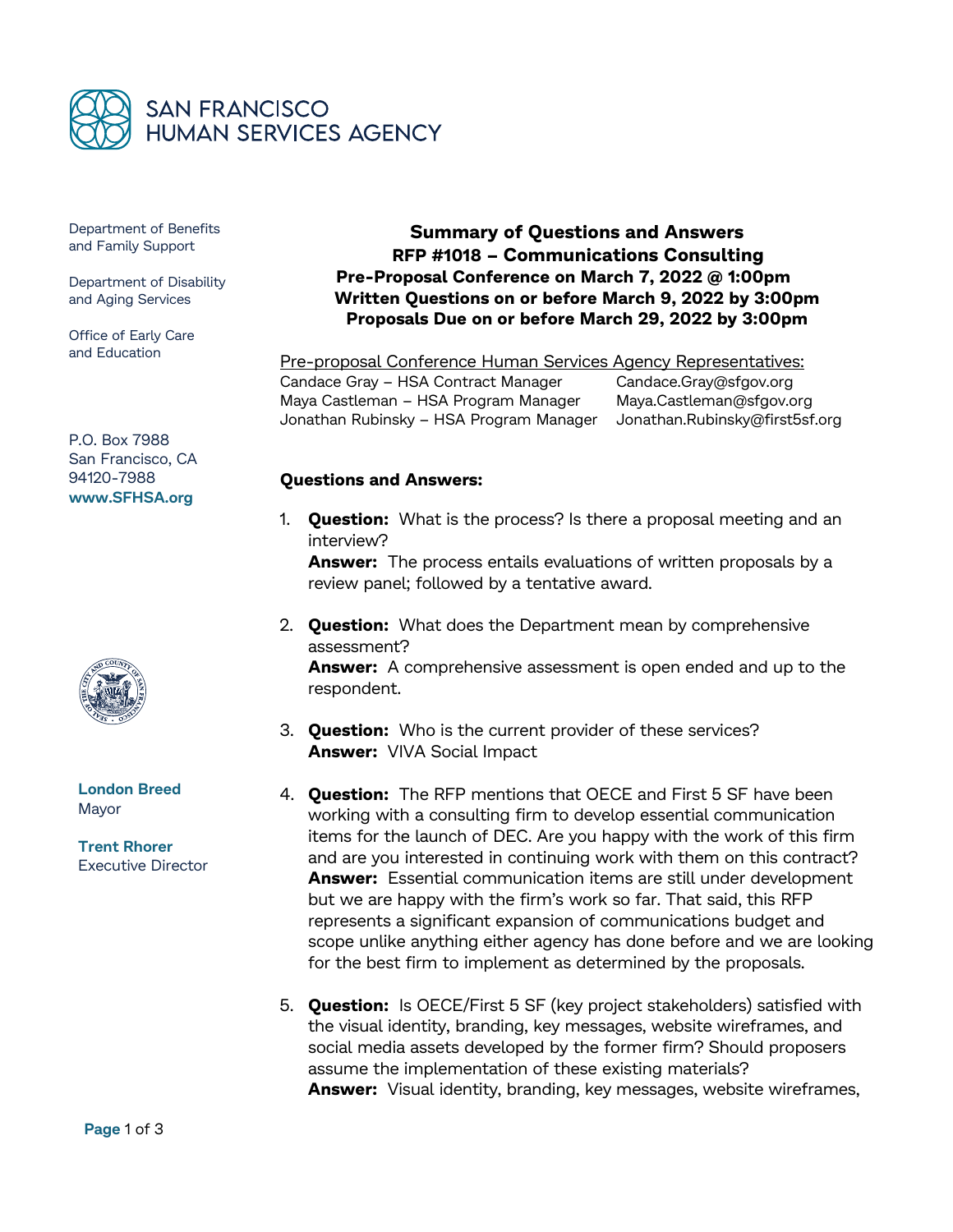

P.O. Box 7988 San Francisco, CA 94120-7988 **www.SFHSA.org**

and social media assets are still under development but we are happy with the firm's work so far. Proposers should assume the implementation of these materials and be ready to adapt, expand, and iterate as needed.

- 6. **Question:** Assuming a new firm is selected, how does OECE/First 5 SF envision the new firm working with the former firm? To what extent will the former firm be involved in the work of this contract? **Answer:** If DEC selects a new firm, our hope is that the first 1-2 months of work will involve a warm hand-off between the former firm and the new firm.
- 7. **Question:** To help inform the multi-stakeholder planning process, please describe the current level of engagement and buy-in of the DEC transition among key stakeholders and any key objectives and challenges the Agency hopes to achieve.

**Answer:** Our community is actively engaged in and generally supportive of the development of DEC. However, we hope any firm selected will only further increase our stakeholder engagement by cultivating an experience that motivates, grips, and aligns stakeholders to the Department of Early Childhood. Key objectives include but are not limited to:

- Ensuring parents and families are aware of the Department and see us as a supportive and friendly resource
- Aligning early educators, family resource center staff and other early childhood service providers to a "whole child, whole family" approach to early learning
- Fostering understanding and buy-in to an equity-centric approach to funding
- Elevating the importance of early childhood in local, state, and federal policy-making.
- 8. **Question:** Is there an expectation that the vendor will secure other resources (i.e., fund raising, in-kind contributions, etc.) as part of this contract, as mentioned on page 8?

**Answer:** There is no expectation or requirement to secure additional resources. However, if you feel external resources would be necessary in order to complete the scope of work within the budget allocated, this section asks you to identify and elaborate.